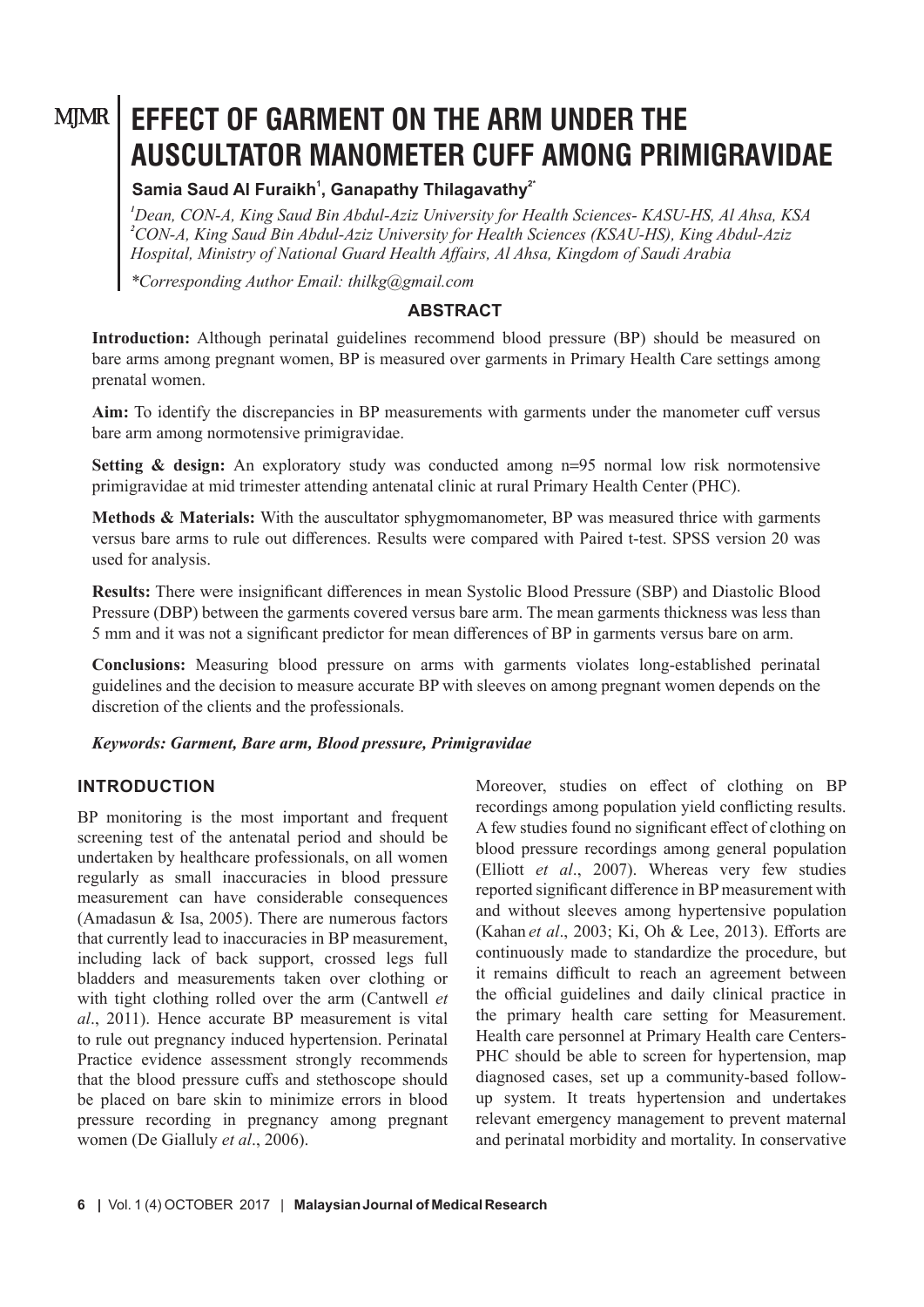and conformist attitudinal outlook of rural populations of India this procedure is difficult to be implemented at PHC especially among pregnant women due to established socio-cultural and religious issues. Most of the times it is difficult to roll up the sleeves of their garments due to the type of clothing and the constricting effect of it above the blood pressure cuff tourniquet effect (De Gialluly *et al*., 2006) and effect of weight gain in pregnancy. Hence it is a common practice among the reproductive health personnel to measure the blood pressure with the cuff placed over the garments. In reality, there is a marked discrepancies exist between perinatal guidelines on measurement of BP among pregnant women and the actual clinical practice at the PHC. Failure to detect variation may lead to undesirable outcome and referral to tertiary care which would cause a disproportionate burden on health care services and consumers. So far, research has been confined to general population with or without hypertension. Till date, no studies have been published on the effect of garments on auscultator BP measurement among pregnant women. The purpose of the present study is therefore, to ascertain the effect of garments on upper arm under the auscultator sphygmomanometer cuff among normotensive primigravidae during second trimester to provide evidence to influence governing attitudes among the perinatal health care providers to measure blood pressure in bare arms.

#### **METHODS**

As there is paucity of information on impact of clothes on BP measurements among pregnant women, this study examined the effect of garments on upper arm under auscultator manometer BP measurements among normotensive primigravidae to provide evidence to obstetric health personnel to measure the BP in bare arms among pregnant women.

This exploratory study was conducted at a Rural Primary Health Care setting, Arekare, Bangalore, Karnataka, India. The enrollment of pregnant women occurred continuously between March 2015 to April 2016. A total of n=108 women were recruited according to the inclusion criteria of being more than 12-weeks pregnant with singleton fetus at enrollment, being 20 to 34 years old and being free from any medical, surgical, gynecological and obstetrical factors complicating pregnancy and

BMI being  $18.5\n-24.9$  Kg/m<sup>2</sup> by purposive sampling technique. Women with family history of hypertensive disorders complicating pregnancy, infertility, abortion, elderly primigravidae above 35 years of age, baseline BP above 120/80 mm Hg, BMI >25, BP over 120/80 mm HG and gestation above 24 weeks were excluded. No problems were encountered while recruiting them to participate in the study, although 13 of them refused to remove their sleeves to measure BP in their bare arms. They were excluded from the study and no replacements were done.

#### **Measurements**

Systolic BP (SBP) and diastolic BP (DBP) were measured using a calibrated mercury sphygmomanometer with the standard adult cuff size with bladder measuring 16x 34cm for mid arm circumference of 27- 34 cm to ensure near- complete encirclement of each primgravidae's upper arm as per Perinatal Practice Guidelines. Inter rater reliability of the BP measurements by the trained mid wife and the principal researcher were computed by Karl Pearson product Moment correlation coefficient and the "*r*" was 0.98.

Blood pressure was measured after the women had emptied their bladder, rested for at least ten minutes and were seated comfortably with their back supported, their legs uncrossed and their feet flat on the floor. The arm was supported at heart level, with the palm facing up and the elbow slightly flexed. The women were advised not to speak during the procedure. The arm circumference was measured with the garments versus bare arms to determine the clothes thickness with the non-stretchable measuring tape at the midpoint between the acromion process and the olecranon process (between the shoulder and the elbow). Blood pressure was measured thrice with an approximate of 10-15 minutes interval between measurements with garments and then with bare arms. The first readings of garments versus bare arms BP was discarded and the average of the second and third readings of garments versus bare arms BP was used for comparison.

#### **Statistical Analysis**

Statistical analysis was performed using SPSS version 20 (SPSS *Inc.,* Chicago, *IL*, USA). Differences were considered statistically significant when the *p*-value was  $\leq 0.05$ .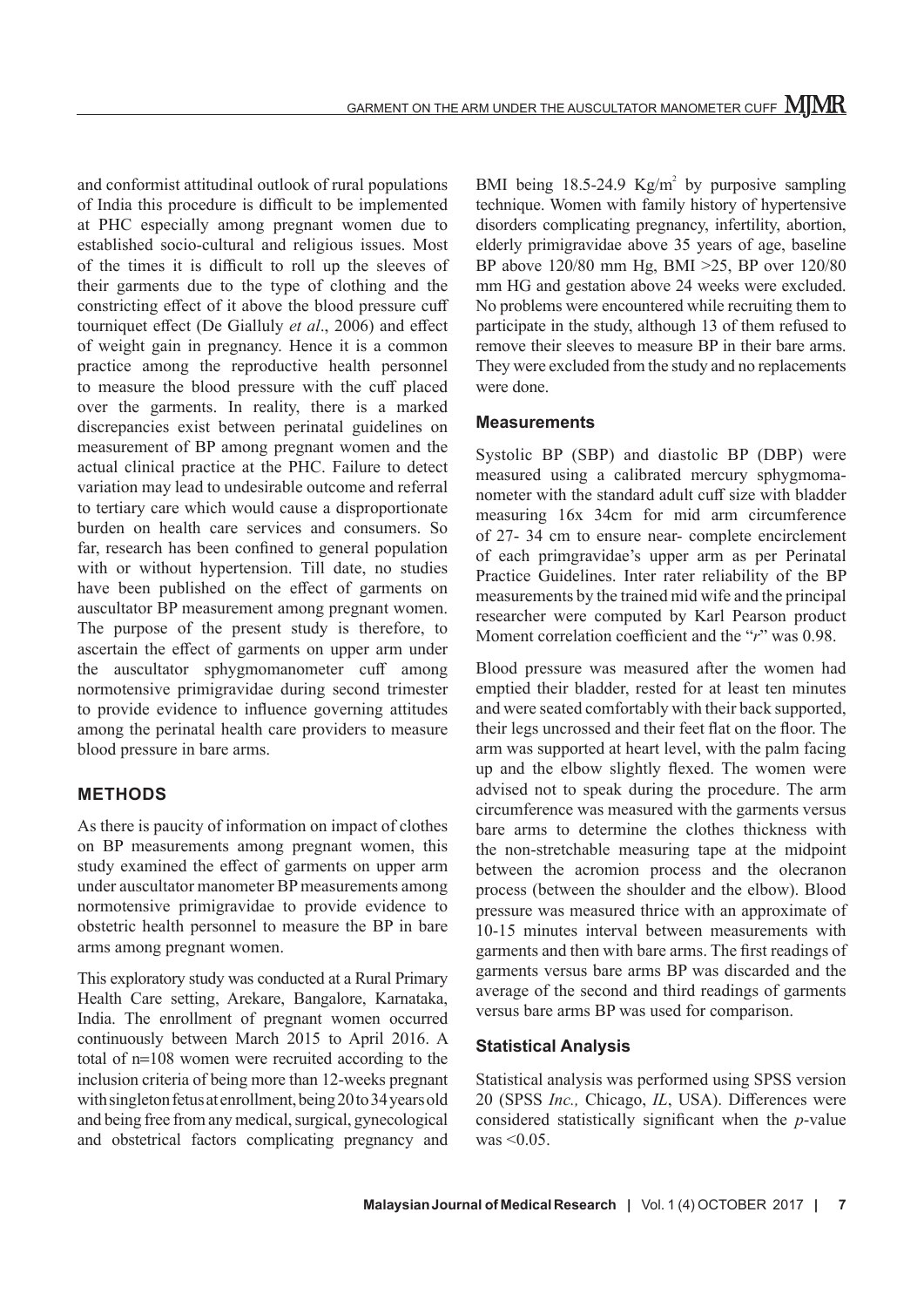#### **Ethical Approval**

The study protocol was approved by the District Maternal & Child Health and Family Welfare, Department of Bangalore city and the Medical Superintendent the PHC setting. The study follows the ethical regulations and conforms the Declaration of Helsinki. The participants were given both oral information and written about the study purpose, procedure, encouraged to ask questions and discuss with their family members. The participants were assured that their decision to participate or to decline is purely voluntary with no consequences on their care. They were guaranteed that findings would not be linked to any individuals and that all study events and materials would maintain strict confidentiality. The participants were not considered to be at risk of harm. They were informed that the duration of the intervention would be approximately 30 to 40 minutes.

## **RESULTS**

A total of n=108 normal low risk primigravidae was approached to participate in the study, n=13 (12.03 %) of them reused to remove their sleeves to measure BP in their bare arms. Overall n=95 primigravidae were selected for the study.

#### **Participants' characteristics**

The sample characteristics did not differ according to their age, gestational age in weeks, maternal weight, BMI, sleeve thickness and hemoglobin as analyzed by Chi square/Fishers Exact Probability Test which indicated that there were no selection bias and the samples were homogenous. Their mean average was  $20.8 \pm 2.09$ , mean gestational age was  $18.4 \pm 2.01$ , Hemoglobin 10.3  $\pm$  1.01 and the mean BMI was 21.51  $\pm$  2.31. Among the overall sample, the mean circumference of arm with sleeves was  $26.13 + 2.36$  cm versus bare arms was  $25.61$  $\pm$  2.12 cm with the mean difference of 0.52  $\pm$  0.24 cm sleeve thickness.

#### **Differences in BP Measurements**

The mean systolic pressure (SBP) values (95% CI) with sleeve were  $109.2 \pm 4.71$  with the range of 96-120 mmHg versus bare arm values (95% CI) were 108.3  $\pm$  3.84 (107.51-109.08) with the range of 82-116. The mean diastolic pressure (DBP) values (95% CI) with sleeve were  $63.37 \pm 3.26$  (62.70-64.04) with the range of 62 -78mm Hg and without sleeve values (95% CI) were 62.73 mmHg  $\pm$  3.11 (61.77-63.05) with the range of 52 -72mmHg. The mean difference in SBP values (95% CI) were  $0.9 \pm 3.11$ mmHg (0.747-1.133) and the DBP values (95% CI) were 0.64 ± 2.97mmHg (0.626- 0.654) were neither clinically and nor statistically significant difference with *p*-values of 0.05.

**Table 1:** *Mean differences in BP measurements with garments versus bare arms among primigravidae*

|                         |                                       |                                       | $N = 95$                           |
|-------------------------|---------------------------------------|---------------------------------------|------------------------------------|
| Mean BP+SD (CI) BP mmHg |                                       |                                       |                                    |
| <b>Garments on arm</b>  | Bare arm                              | <b>Mean difference</b>                |                                    |
| <b>Systolic</b>         | $109.2 + 4.71$<br>$(108.23 - 110.17)$ | $108.3 + 3.84$<br>$(107.51 - 109.08)$ | $0.9 + 3.11$<br>$(0.747 - 1.133)$  |
| <b>Diastolic</b>        | $63.37 + 3.26$<br>$(62.70 - 64.04)$   | $62.41 + 3.11$<br>$(61.77-63.05)$     | $0.64 + 2.97$<br>$(0.626 - 0.654)$ |

 $P_{95}$  $> 0.001 = 3.290$ ; Insignificant

#### **DISCUSSION**

There has been much controversy as to whether the blood pressure should be measured with garments on the arm under manometer or in bare arms. It must be recognized that blood pressure is a variable hemodynamic phenomenon, which is influenced by many factors, not least by measuring the BP with sleeves (Liebl *et al*., 2004). Particular attention must be paid to blood pressure measurement in pregnancy because of the important implications for patient management, as well as the fact that it associated with higher risks of adverse perinatal outcomes (De Gialluly *et al*., 2006)

This present study had evaluated the effect of garments versus bare arms under auscultator sphygmomanometer BP measurements among low risk mid trimester normotensive primigravidae. The findings revealed that there were neither clinical nor statistical significant differences with garments on versus bare arm BP measurements among normotensive primigravidae. In addition, the insignificant differences in BP with garments on upper arm versus bare arms were not influenced by maternal characteristics. These findings are analogous to that of non-pregnant normotensive population study findings (Ma, Sabin & Dawes, 2008). Congruent findings were reported by Ki Hoon (2013)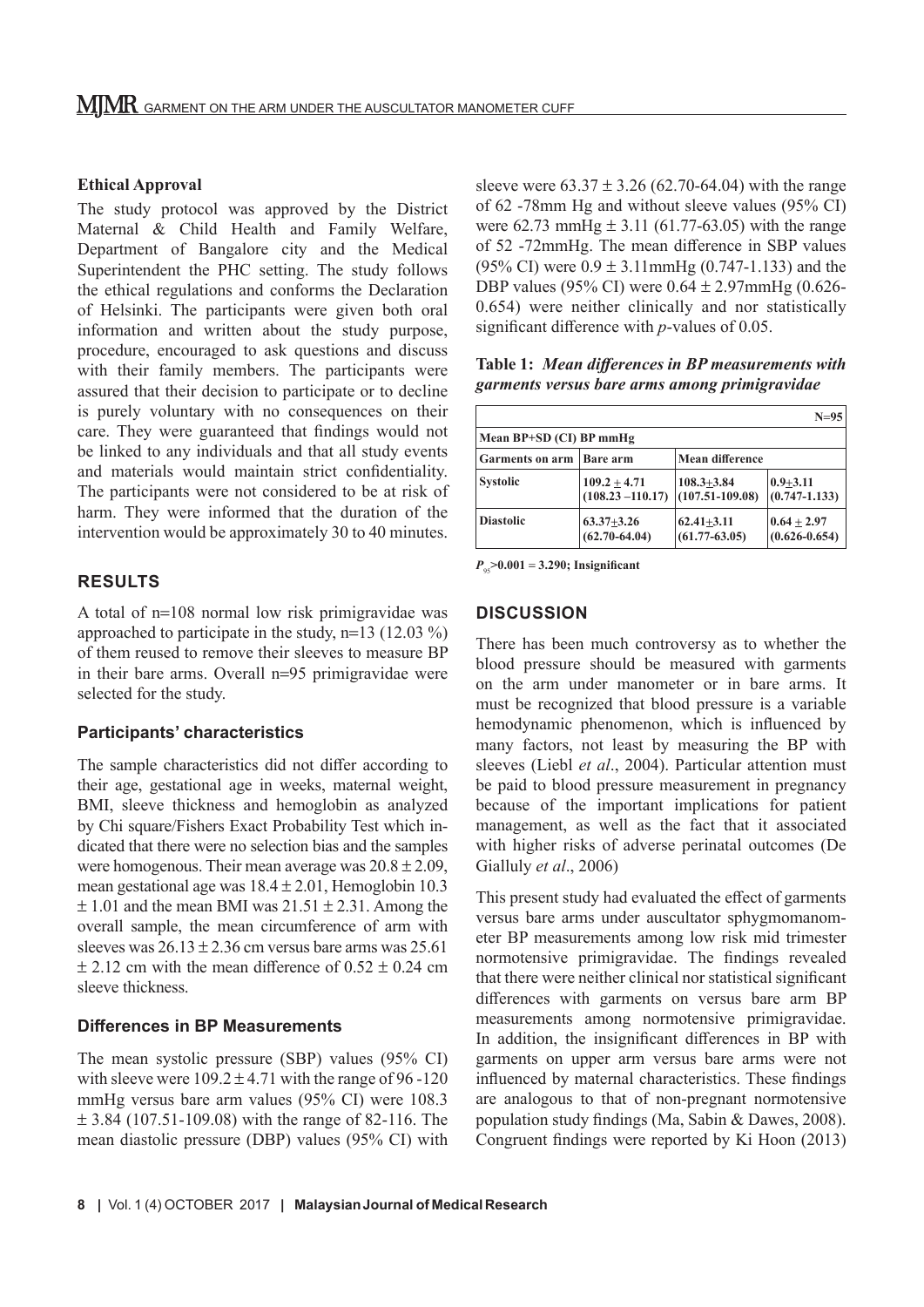who evaluated the differences in blood pressure measurements with clothes versus bare arms using an automatic oscillometric sphygmomanometer among 141 male and female adult patients who were assigned to three different groups: the sleeve group, rolled sleeve group, and the bare arm group. Following a comparison of blood pressure measurements using a repeated measure ANOVA, it was found that there were no significant differences among the three groups. However, the authors also noted that based on the age, sex, past or current history of hypertension or diabetes mellitus, the thickness of sleeve, weight, a drinking history, and a smoking history, there were no significant differences in SBP and DBP among the three groups (Pinar, Ataalkin & Watson, 2010). Similar findings were reported by Liebl *et al*., (2004) evaluated the effects of sleeves versus bare arms on BP measurements among participants with risk factors that the difference found in blood pressure with and without sleeve was not clinically significant.

In the present study the mean garment thickness under the sphygmomanometer cuff was less than 5mm and it was not a significant predictor for indifference in BP measurements as measured by Chi square test/ Fishers Exact probability test. Supportive findings were reported by Kahan *et al*., (2003) who conducted a study using an automatic sphygmomanometer in 201 patients, who were assigned randomly to three different groups with their age ranging from 16-88 years : the bare arm group, below a rolled up sleeve group and over a sleeve group , revealed that the differences in mean blood pressure readings between the clothed with the mean thickness varying from 0.2–8.0 cm and bare arm were 0.5 mmHg (SD 7.5) for systolic pressure and 1 mmHg (SD 5) for diastolic pressure were not significant. These highlight the fact that the degree of clothing does not have a clinically important effect on the blood pressure measurement. Similar findings were reported by Liebl *et al* who measured blood pressure using both a mercury sphygmomanometer and an automatic sphygmomanometer inpatient whose sleeves with a thickness of < 2 mm. They measured SBP and DBP using both devices and then compared the results between the sleeve group and the bare arm group. As a result, there were no significant differences between the two different settings. Ma, Sabin & Dawes (2008) compared blood pressure measurement over a sleeved arm versus a bare arm among 376 patients between

18 and 85years of age reported that that thickness of the clothes did not affect measurement of blood pressure. In fact, the sleeves act as BP cuff protector and barrier covering the patient's arm allowing to take a blood pressure reading without the cuff ever coming in contact with the patient's skin and thus provide an effective, convenient way to minimize the risk of transmitting infections (Skirton *et al*., 2011)

#### **Measurement Device**

The study findings should be interpreted within the context of its limitations that the garments versus bare arms BP measurements were carried out by calibrated mercury sphygmomanometer as per Perinatal Guidelines. Data from the study revealed a proportionately minimal mean difference in SBP 0.9 and DSP 0.64 mmHg which may be attributed to measurements by manual device, than the automatic oscillometric device Research findings (Brown, *et al.,* 2000) *and evidence assessment* (South Australian Perinatal Practice Guidelines (2013) revealed that auscultator BP measurements are more accurate than oscillometric readings. Discrepancies in the mean differences between oscillometric and auscultator readings ranged from  $+5.4$  to  $-11.2$  mm Hg systolic and from 0.5 to -8.3 mm Hg for diastolic.

Although auscultator BP measures are considered to be more accurate than oscillometric, studies auscultator BP measurement obtained by using the sphygmomanometer to audibly detect Korotokoff sounds demonstrated that oscillometric and auscultator readings of both systolic and diastolic BPs in hospitalized adults were highly correlated. Systolic BP correlations ranged from 0.98-0.73 mm Hg and from 0.94-0.51 mm Hg for diastolic pressures (Williams *et al*., 2004)

Similar findings were reported by Kahan *et al*., (2003) and Ma, Sabin & Dawes (2008) who measured blood pressure using a commercially automatic oscillometric device and mercury sphygmomanometer that oscillometric blood pressure measurements showed no difference from a classic mercury sphygmomanometer. However it is unlikely that this could be the only cause of minimal difference in garments versus bare arms BP measurements. This needs further investigations in larger samples across various geographical areas. In the present study none of the maternal characteristics such as age, BMI, hemoglobin, and gestational age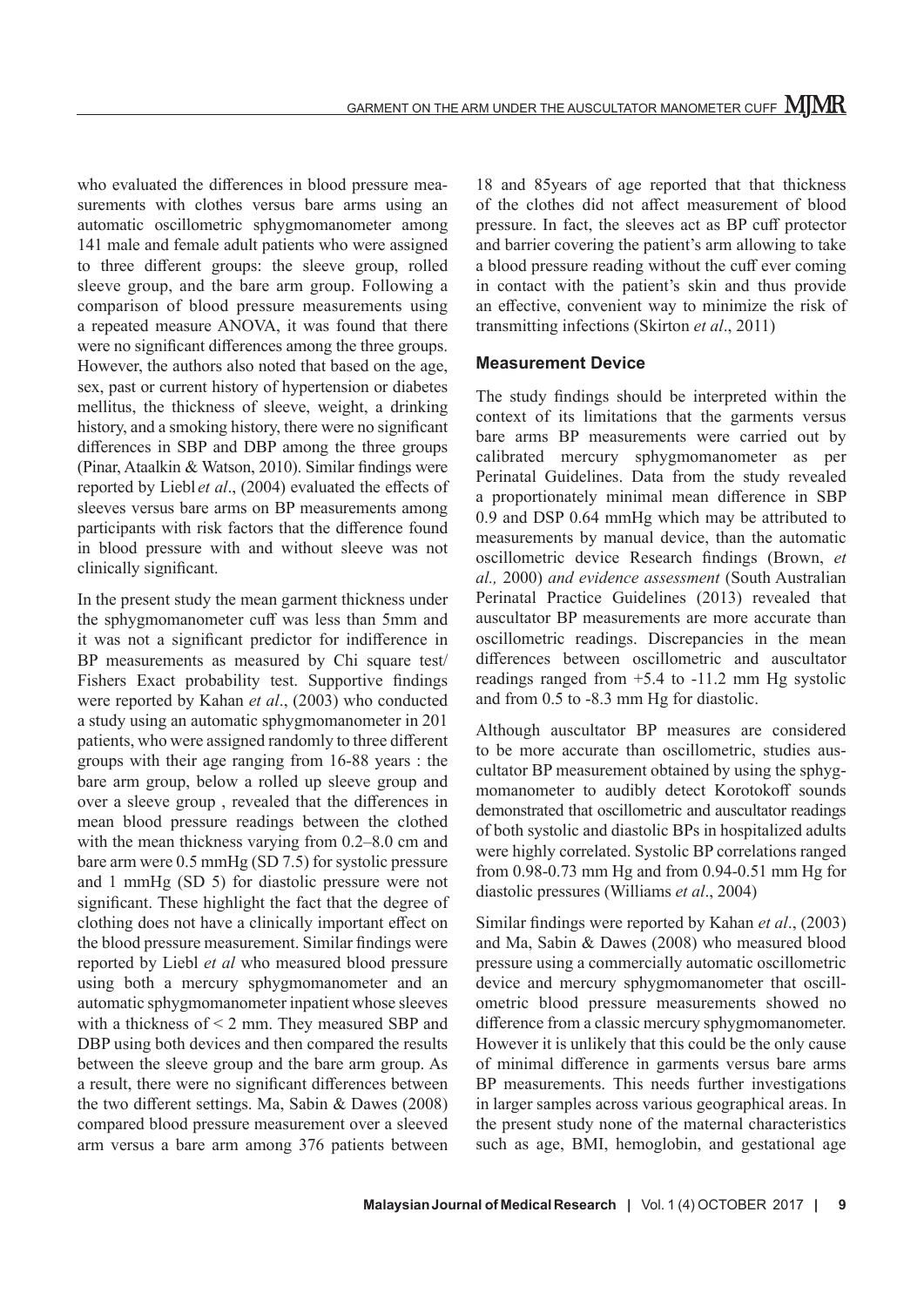and sleeves thickness were not associated with the indifference in BP measurements with garments versus bare arms. Supportive findings were reported by Ki, Oh & Lee (2013) measured BP with sleeves and bare arms that the participants socio demographic variables had no correlation with the mean differences in BP in both the groups.

#### **Implications for Practice**

Primary Health Centers (PHC) are the cornerstone of rural healthcare and are supposed to meet the health care needs of rural population. In the hurried milieu of PHC antenatal clinic, auscultator sphygmomanometers may not be routinely sanitized or replaced with clean cuffs between patient use. Research (Skirton *et al*., 2011) revealed that nondisposable sphygmomanometer cuffs harbor frequent bacterial colonization and serve as potential vectors of pathogenic bacteria among patients. These study findings provide relevant point for health professionals that BP measurement with garments yield a small indifference in BP measurement among pregnant women. Beside that this technique offering an hygienic protection, saves time from cleaning and disinfecting cuff after each use and peace of mind for staff and protect patients privacy while creating a professional examination environment.

# **Limitations**

As the study data were from normal low risk primigravidae at mid trimester of pregnancy of one rural geographical location, the generalization of the study findings to pregnant women with hypertensive complicating pregnancy and other medical disorders are limited and hence further validation of studies with larger samples size with risk factors complicating pregnancy is recommended.

#### **CONCLUSION**

In summary, this study demonstrated a very minimal differences in auscultator BP measurements with garments on upper arm under BP cuff versus bare arms that were neither statistically nor clinically significant among low risk normotensive primigravidae. Measuring blood pressure on arms with garments violates long-established perinatal guidelines. Small inaccuracies in blood pressure measurement can have considerable consequences in pregnancy*.* The knowledge on impact of garments on accurate measurement of blood pressure in pregnancy may give tracks for prevention in this population. It is the responsibility of all the health professionals to ensure that every BP reading taken in pregnant women is accurate if hypertension is to be diagnosed and treated. Therefore, the decision to measure accurate BP with sleeves on among pregnant women depends on the discretion of the clients and the professionals.

## **REFERENCES**

- Amadasun, F. E. & Isa, J. I. (2005). As comparison of sphygmomanometric and oscillometric methods of blood pressure measurements in adult in-patients. *Nigerian Journal of Clinical Practice*, 8(2), pp 86-89.
- Cantwell, R., Clutton-Brock, T., Cooper, G., Dawson, A., Drife, J., Garrod, D., Harper, A., Hulbert, D., Lucas, S., McClure, J., Millward-Sadler, H., Neilson, J., Nelson-Piercy, C., Norman, J., O'Herlihy, C., Oates, M., Shakespeare, J., de Swiet, M., Williamson, C., Beale, V., Knight, M., Lennox, C., Miller, A., Parmar, D., Rogers, J., Springett, A. Saving Mothers' Lives: Reviewing maternal deaths to make motherhood safer: 2006–2008 (2011). The Eighth Report of the Confidential Enquiries into Maternal Deaths in the United Kingdom. *BJOG*, 118(Suppl 1), pp 1-203.
- De Gialluly, C., Morange, V., de Gialluly, E., Loulergue, J., van der Mee, N. & Quentin, R. (2006). Blood pressure cuff as a potential vector of pathogenic microorganisms: a prospective study in a teaching hospital. *Infection Control & Hospital Epidemiology*, 27(9), pp 940-943.
- Elliott, W. J., Young, P. E., DeVivo, L., Feldstein, J. & Black, H. R. (2007). A comparison of two sphygmomanometers that may replace the traditional mercury column in the healthcare workplace. *Blood Press Monit*. 12(1), pp 23-28.
- Kahan, E., Yaphe, J., Knaani-Levinz, H. & Weingarten, M. A. (2003). Comparison of blood pressure measurements on the bare arm, below a rolled-up sleeve, or over a sleeve. *Family Practice*. 20(6), pp 730-732.
- Ki, J. H., Oh, M. K. & Lee, S. H. (2013). Differences in blood pressure measurements obtained using an automatic oscillometric sphygmomanometer depending on clothes-wearing status. *Korean Journal of Family Medicine*. 34(2), pp 145-151.